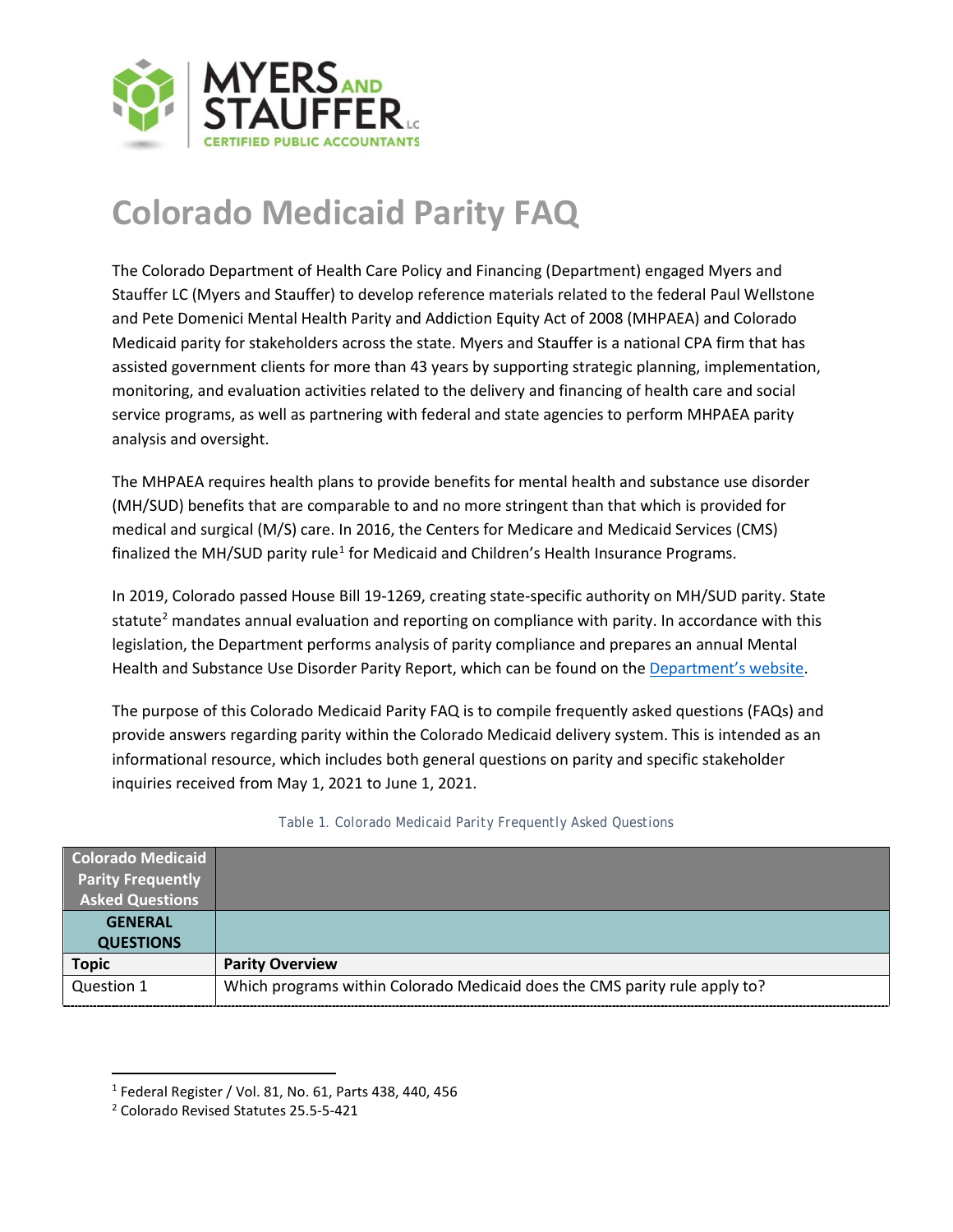

| <b>Colorado Medicaid</b><br><b>Parity Frequently</b><br><b>Asked Questions</b> |                                                                                                                                                                                                                                                                                                                                                                                                                                                                                                                                                                                                                                                                                                                                                   |  |  |
|--------------------------------------------------------------------------------|---------------------------------------------------------------------------------------------------------------------------------------------------------------------------------------------------------------------------------------------------------------------------------------------------------------------------------------------------------------------------------------------------------------------------------------------------------------------------------------------------------------------------------------------------------------------------------------------------------------------------------------------------------------------------------------------------------------------------------------------------|--|--|
| Answer                                                                         | CMS finalized the mental health and substance use disorder (MH/SUD) parity rule in 2016 for<br>Medicaid and Children's Health Insurance Programs, which is applicable to coverage provided<br>to Health First Colorado members served through Medicaid Managed Care Organizations<br>(Rocky Mountain Health Plan Prime and Denver Health Medicaid Choice) or the Alternative<br>Benefit Plan (ABP).                                                                                                                                                                                                                                                                                                                                               |  |  |
|                                                                                | (As authorized by the Affordable Care Act of 2010, Colorado expanded Medicaid benefits to<br>individuals ages 19 through 64 at or below 133% federal poverty level through an ABP that<br>closely aligns, but does not exactly match, the Medicaid state plan adult benefit package.)                                                                                                                                                                                                                                                                                                                                                                                                                                                             |  |  |
| Question 2                                                                     | What elements of health care coverage does the parity rule place requirements on?                                                                                                                                                                                                                                                                                                                                                                                                                                                                                                                                                                                                                                                                 |  |  |
| Answer                                                                         | The CMS parity rule establishes requirements in the following areas:                                                                                                                                                                                                                                                                                                                                                                                                                                                                                                                                                                                                                                                                              |  |  |
|                                                                                | Aggregate Lifetime (AL) and Annual Dollar Limits (ADLs).<br>Financial Requirements (FRs) and Quantitative Treatment Limitations (QTLs).<br>$\bullet$<br>Non-Quantitative Treatment Limitations (NQTLs).<br>$\bullet$                                                                                                                                                                                                                                                                                                                                                                                                                                                                                                                              |  |  |
| Question 3                                                                     | What are Aggregate Lifetime (AL) and Annual Dollar Limits (ADLs), and how do they apply to<br><b>Colorado Medicaid?</b>                                                                                                                                                                                                                                                                                                                                                                                                                                                                                                                                                                                                                           |  |  |
| Answer                                                                         | Aggregate lifetime limits are dollar limitations on the total amount of specified benefits that<br>may be paid under a benefit plan, and annual dollar limits are dollar limitations on the total<br>amount of specified benefits that may be paid in a 12-month period. Colorado Medicaid does<br>not impose any AL or ADLs. As a result, it is not necessary to perform an evaluation of<br>compliance with parity requirements for this component of MHPAEA.                                                                                                                                                                                                                                                                                   |  |  |
| Question 4                                                                     | What are Financial Requirements (FRs), and how do they apply to Colorado Medicaid?                                                                                                                                                                                                                                                                                                                                                                                                                                                                                                                                                                                                                                                                |  |  |
| Answer                                                                         | Financial requirements include deductibles, copayments, coinsurance, or out-of-pocket<br>maximums. These are situations where beneficiaries must make payment for services.<br>Colorado Medicaid does not impose FRs on its members. As a result, it is not necessary to<br>perform an evaluation of compliance with parity requirements for this component of<br>MHPAEA.                                                                                                                                                                                                                                                                                                                                                                         |  |  |
| Question 5                                                                     | What are Quantitative Treatment Limitations (QTLs), and how do they apply to Colorado<br>Medicaid?                                                                                                                                                                                                                                                                                                                                                                                                                                                                                                                                                                                                                                                |  |  |
| Answer                                                                         | Quantitative treatment limitations are limits on benefits based on the frequency of treatment,<br>number of visits, days of coverage, days in a waiting period, or other similar limits on the<br>scope or duration of treatment, which are expressed numerically. Quantitative treatment<br>limitations are those that cannot be exceeded due to medical necessity or other factors; if a<br>limitation may be exceeded through medical management processes, it is considered a<br>nonquantitative treatment limitation (NQTL) rather than a QTL. There are no QTLs for<br>Colorado Medicaid's beneficiaries. As a result, it is not necessary to perform an evaluation of<br>compliance with parity requirements for this component of MHPAEA. |  |  |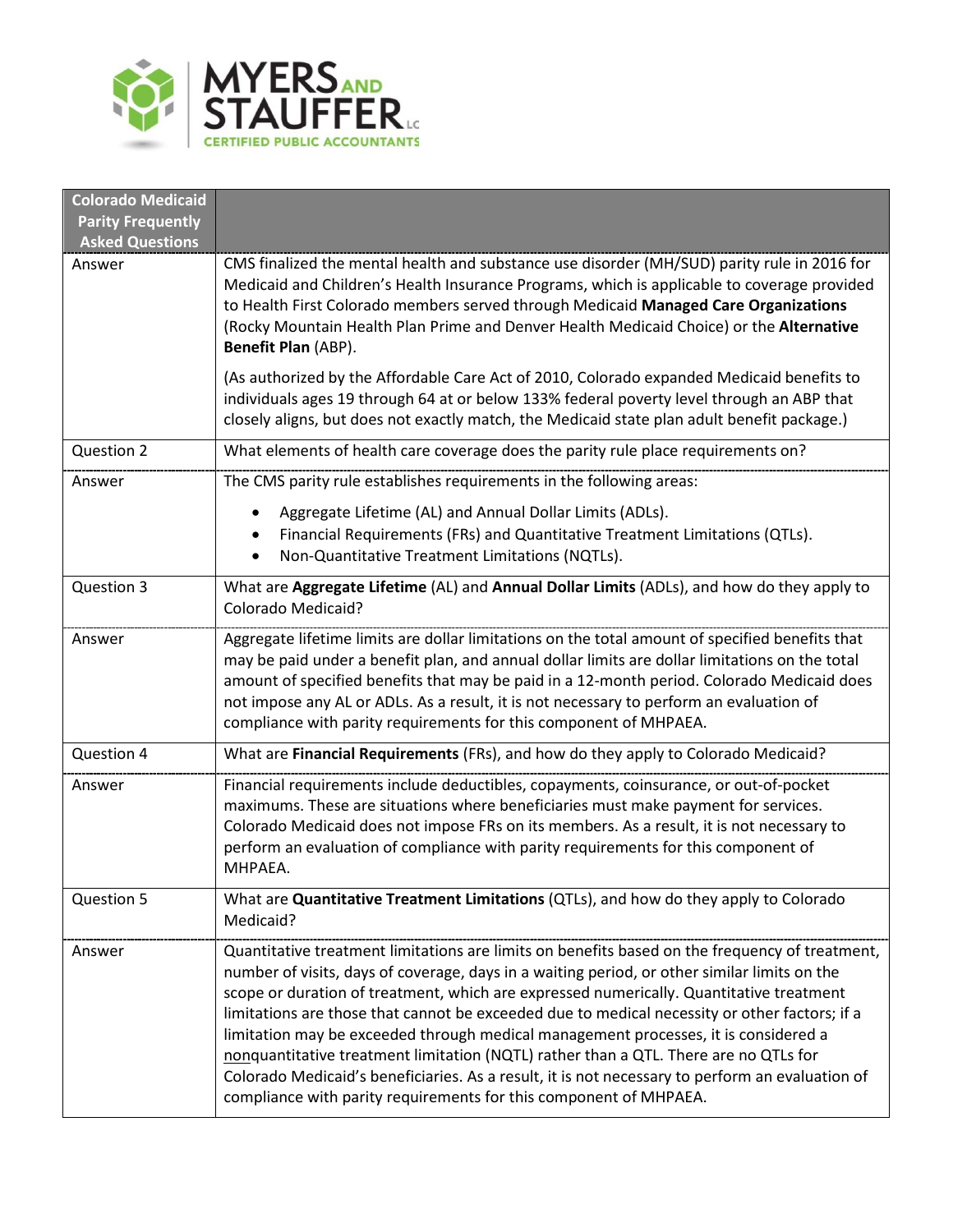

| <b>Colorado Medicaid</b><br><b>Parity Frequently</b> |                                                                                                                                                                                                                                                                                                                                                                                                                                                                                                                                                                                                                                                                                                                                |  |
|------------------------------------------------------|--------------------------------------------------------------------------------------------------------------------------------------------------------------------------------------------------------------------------------------------------------------------------------------------------------------------------------------------------------------------------------------------------------------------------------------------------------------------------------------------------------------------------------------------------------------------------------------------------------------------------------------------------------------------------------------------------------------------------------|--|
| <b>Asked Questions</b>                               |                                                                                                                                                                                                                                                                                                                                                                                                                                                                                                                                                                                                                                                                                                                                |  |
| Question 6                                           | What are Nonquantitative Treatment Limitations (NQTLs), and how do they apply to<br><b>Colorado Medicaid?</b>                                                                                                                                                                                                                                                                                                                                                                                                                                                                                                                                                                                                                  |  |
| Answer                                               | Nonquantitative treatment limitations are limits on the scope or duration of treatment that<br>either cannot be expressed numerically or whose numeric value can be exceeded through<br>medical management processes. These include:                                                                                                                                                                                                                                                                                                                                                                                                                                                                                           |  |
|                                                      | Medical management standards limiting or excluding benefits based on medical<br>$\bullet$<br>necessity or medical appropriateness, or based on whether the treatment is<br>experimental or investigative;                                                                                                                                                                                                                                                                                                                                                                                                                                                                                                                      |  |
|                                                      | Formulary design for prescription drugs;<br>٠                                                                                                                                                                                                                                                                                                                                                                                                                                                                                                                                                                                                                                                                                  |  |
|                                                      | Standards for provider admission to participate in a network, including<br>$\bullet$<br>reimbursement rates;                                                                                                                                                                                                                                                                                                                                                                                                                                                                                                                                                                                                                   |  |
|                                                      | Methods for determining usual, customary, and reasonable charges;<br>$\bullet$                                                                                                                                                                                                                                                                                                                                                                                                                                                                                                                                                                                                                                                 |  |
|                                                      | Refusal to pay for higher-cost therapies until it can be shown that a lower-cost<br>٠<br>therapy is not effective (also known as fail-first policies or step therapy protocols);                                                                                                                                                                                                                                                                                                                                                                                                                                                                                                                                               |  |
|                                                      | Exclusions based on failure to complete a course of treatment; and<br>$\bullet$                                                                                                                                                                                                                                                                                                                                                                                                                                                                                                                                                                                                                                                |  |
|                                                      | Restrictions based on geographic location, facility type, provider specialty, and other<br>$\bullet$<br>criteria that limit the scope or duration of benefits or services provided. <sup>3</sup>                                                                                                                                                                                                                                                                                                                                                                                                                                                                                                                               |  |
|                                                      | There are various NQTLs applicable to the Colorado Medicaid program. An assessment of<br>compliance with MHPAEA parity requirements for these limits is performed annually.                                                                                                                                                                                                                                                                                                                                                                                                                                                                                                                                                    |  |
| Question 7                                           | What are the MHPAEA requirements for NQTLs?                                                                                                                                                                                                                                                                                                                                                                                                                                                                                                                                                                                                                                                                                    |  |
| Answer                                               | Nonquantitative treatment limitations cannot be applied to mental health or substance use<br>disorder (MH/SUD) benefits unless processes, strategies, evidentiary standards, or other<br>factors used in applying the limitations to MH/SUD benefits are comparable to, and are<br>applied no more stringently than, those used in applying the limitation for medical and<br>surgical (M/S) benefits. This includes policies and protocols both written and in operation. The<br>assessment of comparability and stringency is performed within classifications of benefits<br>defined by the MHPAEA final rule. The requirements, however, do not mandate equality<br>between the limits applied to MH/SUD and M/S benefits. |  |
| Question 8                                           | What are the classifications of benefits used to assess compliance with the parity<br>requirements?                                                                                                                                                                                                                                                                                                                                                                                                                                                                                                                                                                                                                            |  |
| Answer                                               | The CMS final parity rule establishes four classifications used to apply parity rules: Inpatient,<br>Outpatient, Emergency, and Prescription Drugs. Assessment of compliance with parity rules is<br>evaluated within each classification of benefits. This means, parity does not compare benefits                                                                                                                                                                                                                                                                                                                                                                                                                            |  |

<span id="page-2-0"></span> $3$  Federal Register / Vol. 81, No. 61, Part 440 Managed Care, § 440.395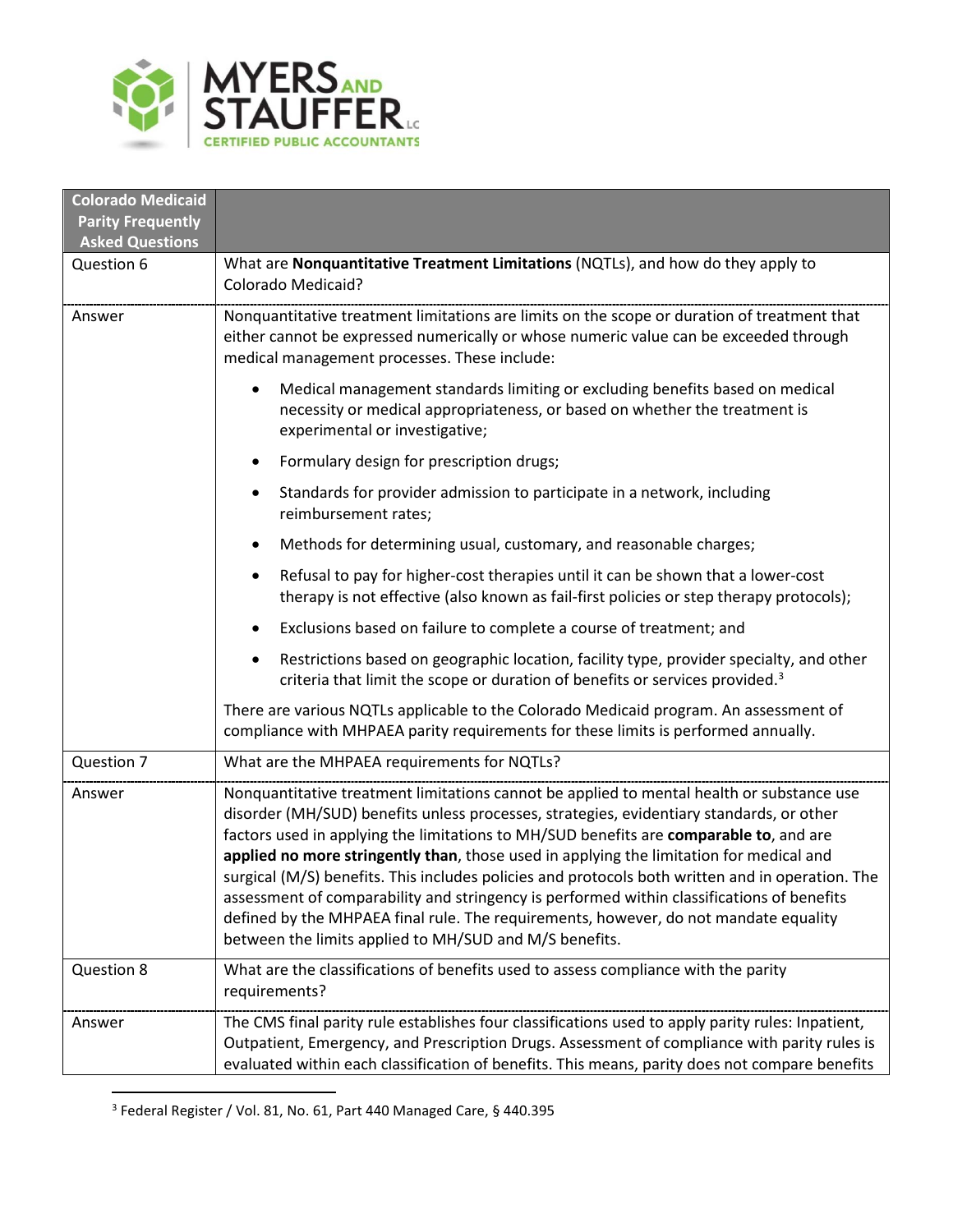

| <b>Colorado Medicaid</b>                           |                                                                                                                                                                                                                                                                                                                                                                                                                                                                                                                                                                                |                                                                                                                                                                                                                                                                      |  |
|----------------------------------------------------|--------------------------------------------------------------------------------------------------------------------------------------------------------------------------------------------------------------------------------------------------------------------------------------------------------------------------------------------------------------------------------------------------------------------------------------------------------------------------------------------------------------------------------------------------------------------------------|----------------------------------------------------------------------------------------------------------------------------------------------------------------------------------------------------------------------------------------------------------------------|--|
| <b>Parity Frequently</b><br><b>Asked Questions</b> |                                                                                                                                                                                                                                                                                                                                                                                                                                                                                                                                                                                |                                                                                                                                                                                                                                                                      |  |
|                                                    | between MH/SUD and M/S on a service-by-service basis. Rather, parity compares MH/SUD<br>and M/S services in aggregate for all benefits falling within each classification of benefits. The<br>classifications are defined for Colorado Medicaid as follows:                                                                                                                                                                                                                                                                                                                    |                                                                                                                                                                                                                                                                      |  |
|                                                    | Inpatient                                                                                                                                                                                                                                                                                                                                                                                                                                                                                                                                                                      | Treatment as a registered bed patient in a hospital or facility and for whom<br>room and board charges are made, excluding nursing facilities.                                                                                                                       |  |
|                                                    | <b>Outpatient</b>                                                                                                                                                                                                                                                                                                                                                                                                                                                                                                                                                              | All covered services or supplies not included in inpatient, emergency care,<br>or prescription drug categories.                                                                                                                                                      |  |
|                                                    | <b>Emergency</b>                                                                                                                                                                                                                                                                                                                                                                                                                                                                                                                                                               | All covered emergency services or items (including medications) provided in<br>an emergency department (ED) setting or to stabilize an emergency/crisis,<br>other than in an inpatient setting.                                                                      |  |
|                                                    | Prescription                                                                                                                                                                                                                                                                                                                                                                                                                                                                                                                                                                   | Medications that have been approved or regulated by the Food and Drug<br>Administration that can, under federal and state law, be dispensed only<br>pursuant to a Prescription Drug order from a licensed, certified, or<br>otherwise legally authorized prescriber. |  |
| <b>Topic</b>                                       | <b>Parity Oversight</b>                                                                                                                                                                                                                                                                                                                                                                                                                                                                                                                                                        |                                                                                                                                                                                                                                                                      |  |
| Question 9                                         | How is parity compliance managed for Colorado Medicaid?                                                                                                                                                                                                                                                                                                                                                                                                                                                                                                                        |                                                                                                                                                                                                                                                                      |  |
| Answer                                             | The Colorado Department of Health Care Policy and Financing (Department) is responsible for<br>monitoring and oversight of the Medicaid Program's compliance with parity requirements.<br>The Department reports to the Colorado legislature and the Centers for Medicare and<br>Medicaid Services (CMS) annually on Medicaid's parity compliance. In order to demonstrate<br>adherence to Colorado law and federal rules, the Department performs an annual evaluation<br>of parity compliance for the program. Reports are posted publically on the Department's<br>website. |                                                                                                                                                                                                                                                                      |  |
| Question 10                                        | Is it a violation of parity for members to receive capitated MH/SUD benefits when M/S<br>benefits are provided fee-for-service?                                                                                                                                                                                                                                                                                                                                                                                                                                                |                                                                                                                                                                                                                                                                      |  |
| Answer                                             | No. While Colorado's unique delivery system adds complexity to the process of monitoring<br>and evaluating parity, it is not a specific violation of parity for members to receive capitated<br>MH/SUD benefits and fee-for-service M/S benefits. The parity rules require MH/SUD NQTLs to<br>be comparable to and no more stringent than M/S limitations; it is possible to achieve<br>compliance with this requirement within Colorado Medicaid's delivery system.                                                                                                           |                                                                                                                                                                                                                                                                      |  |
| <b>Topic</b>                                       | <b>Provider Reimbursement</b>                                                                                                                                                                                                                                                                                                                                                                                                                                                                                                                                                  |                                                                                                                                                                                                                                                                      |  |
| Question 11                                        |                                                                                                                                                                                                                                                                                                                                                                                                                                                                                                                                                                                | Is it a violation of parity when pay rates vary between MH/SUD providers that deliver the<br>same service but are licensed differently?                                                                                                                              |  |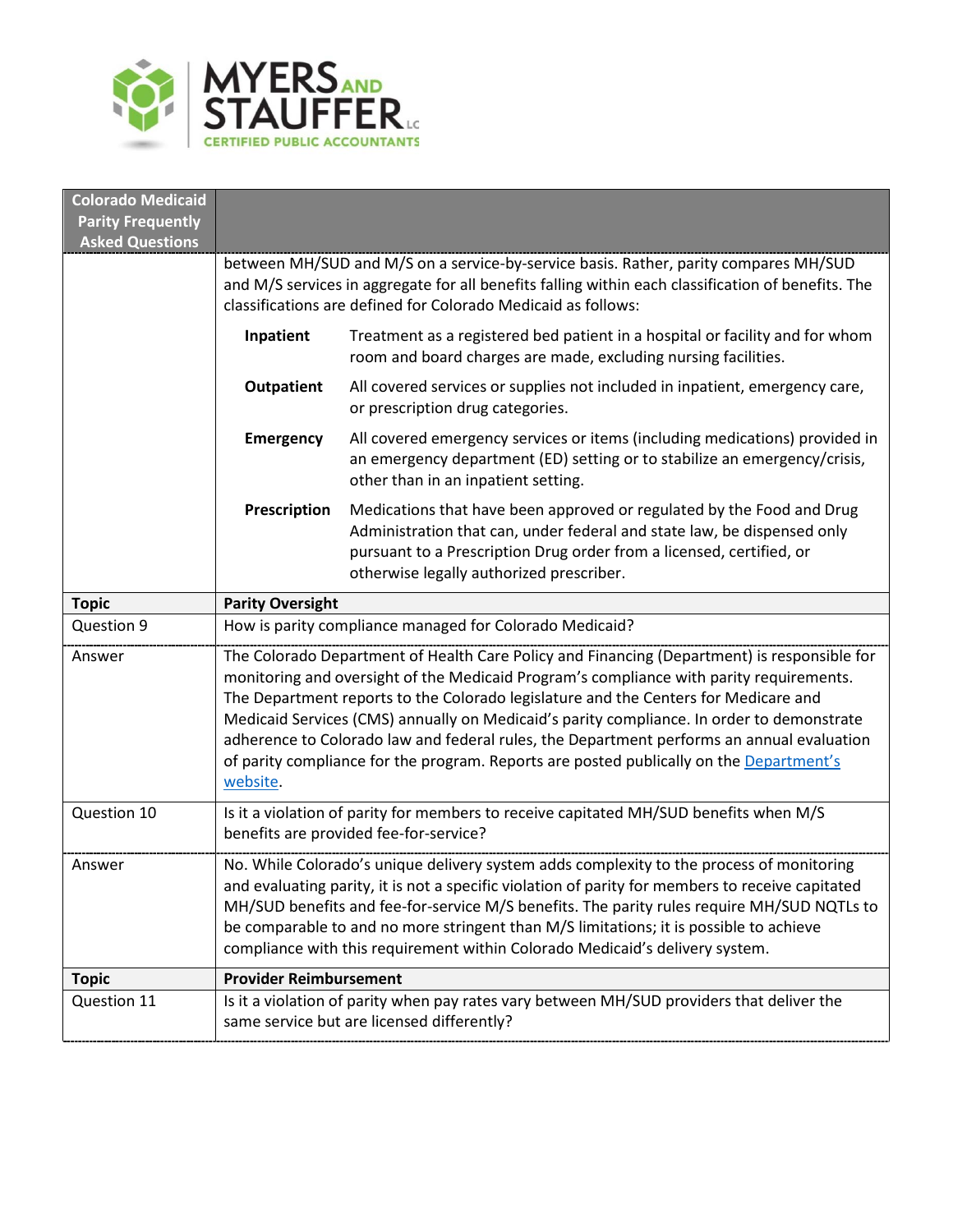

| No. Varying reimbursement rates for different MH/SUD providers is not relevant to the parity                                                                                                        |
|-----------------------------------------------------------------------------------------------------------------------------------------------------------------------------------------------------|
| requirements. The requirements focus on parity between MH/SUD and M/S benefits and                                                                                                                  |
| treatment limitations, rather than equality in pay rates for MH/SUD providers with different                                                                                                        |
|                                                                                                                                                                                                     |
| Is it a violation of parity when reimbursement rates differ between MH/SUD services and M/S                                                                                                         |
|                                                                                                                                                                                                     |
| No. Reimbursement rates are expected to vary for different services, and equality is not                                                                                                            |
| required by the parity rules. However, the methods used to establish rates and comparability                                                                                                        |
| between methods applicable to MH/SUD benefits and M/S benefits are relevant to the                                                                                                                  |
| requirements. Additionally, difficulties in accessing care that may result from the level of                                                                                                        |
|                                                                                                                                                                                                     |
|                                                                                                                                                                                                     |
|                                                                                                                                                                                                     |
|                                                                                                                                                                                                     |
| Is the number of visits allowed before triggering prior authorization for additional visits                                                                                                         |
|                                                                                                                                                                                                     |
| Generally, a key factor that identifies quantifiable limits as NQTLs rather than QTLs is the                                                                                                        |
| allowance for exceeding the limitation when determined medically necessary. Limitations that                                                                                                        |
| cannot be exceeded are considered QTLs, whereas limitations that can be exceeded are                                                                                                                |
| considered NQTLs. Prior authorization policies and procedures are specifically identified as                                                                                                        |
| NQTLs in the parity rules, even when there are elements of the medical management                                                                                                                   |
| policy/process that can be numerically defined. In this case, the prior authorization                                                                                                               |
| requirement after a designated number of visits allows for the limitation on covered visits to                                                                                                      |
|                                                                                                                                                                                                     |
|                                                                                                                                                                                                     |
| When evaluating MH/SUD services that are subject to authorization requirements, what                                                                                                                |
|                                                                                                                                                                                                     |
| To evaluate parity compliance regarding authorization policies/protocols, including MH/SUD                                                                                                          |
| services subject to authorization after a certain number of visits, a number of factors must be                                                                                                     |
| considered. Parity rules are applied within a classification of benefits (inpatient, outpatient,                                                                                                    |
| emergency, or prescription drugs), not service-by-service. This means, the evaluation would                                                                                                         |
| consider all services within the classification, then compare MH/SUD authorization policies                                                                                                         |
| and protocols to M/S authorization policies and protocols in the classification. Assuming there<br>are MH/SUD services that require authorization at a certain level of utilization, the evaluation |
| would consider whether there are M/S services in the classification that prompt authorization                                                                                                       |
| at certain levels of utilization. Further, the evaluation would consider how the levels of                                                                                                          |
|                                                                                                                                                                                                     |
| utilization (e.g. number of visits or days) prompting authorization were established, as well as                                                                                                    |
|                                                                                                                                                                                                     |